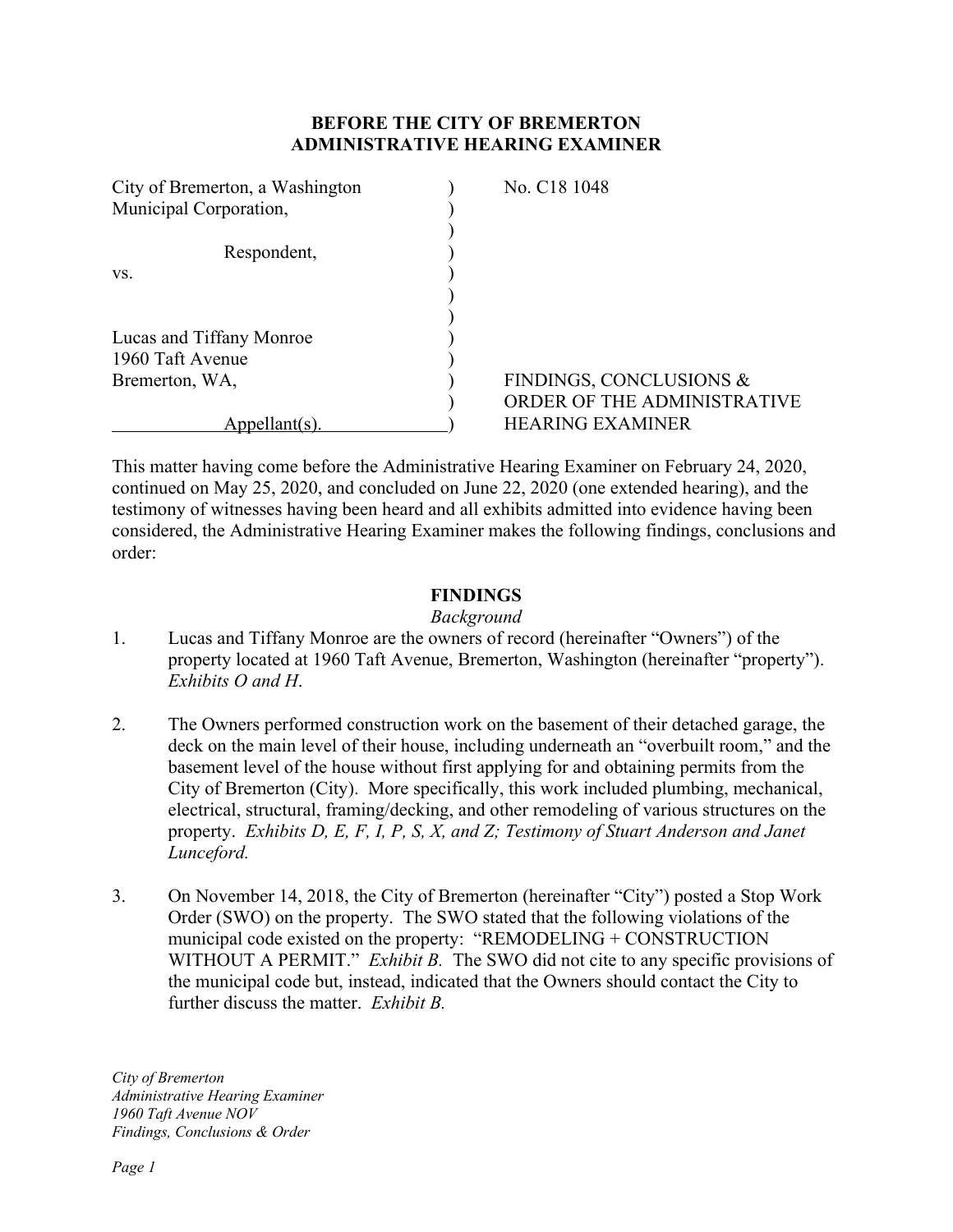- 4. On December 5, 2018, the Owners applied for a permit (#BB18 01183), in an effort to address the SWO and ensure appropriate permitting for the property. The materials submitted for the permit indicated and/or assumed that the residence on the property was a duplex. *Exhibit R and S.*
- 5. The Owners and City staff communicated at length over the next several months regarding the unpermitted work, the necessary permits and inspections that must be obtained, and whether the residential structure on the property should be classified as a duplex under the municipal code. On February 5, 2019, for instance, Mr. Monroe emailed the City to explain that the residential structure on the property has two electrical meters, two separate addresses (1958 and 1960 Taft Avenue), and is serviced by a 2 family water meter. He further noted, "I regret that I did not come to you earlier to work on permits, and I regret even more at this point that someone did not do the same thing 70 years ago, but this place is a duplex and has been for all living memory." *Exhibit C.* In response, Senior Planner Ryan Crater wrote, on February 27, 2019, that the City "does not recognize the Single Family Residence . . . as ever being legally established as a duplex" because "there are no building permits on file showing the improvements completed thus far have ever received building permit approval from the City." *Exhibit C.* The City indicated, however, that it might be possible to allow one of the structures on the property to be treated as an accessory dwelling unit (ADU), assuming all necessary criteria could be met under the municipal code. *Exhibit C.*
- 6. Following several additional communications, Mr. Monroe emailed the City's Plans/Building Inspector Stuart Anderson on May 29, 2019, saying in part, "I don't want to count the office as an ADU anymore, I just want to be done with the project. We'll call it a single family home with a detached office if that's what makes everyone happy." *Exhibit F.*
- 7. On May 30, 2019, the City issued a letter to the Owners, denying approval of Permit #BB18 01183. The letter notes, "This letter is to address the deficiencies with the building permit submittal for a duplex (#BB18 01183). This permit has been denied; you have provided me with revised plans, which have yet been deemed complete for the purpose of a new application for a single family residence permit." *Exhibit G.* This letter was consistent with prior emails from City staff denying use of the house as a duplex, as noted above. The May  $30<sup>th</sup>$  letter also denied use of the garage as an office space, required it be used for "storage only," that it be "restored to its original condition of use," and that the restoration "be done with proper inspections and permits." Accordingly, the letter required pre-inspection and a permit for the house; submittal of plans showing the garage basement as storage only; recording of a notice to title with Kitsap County verifying the property as a single family dwelling; and application for a permit with engineering plans for the overbuilt room structure and deck plans for the deck within thirty days of applying for a permit for the interior remodel. Finally, it noted that the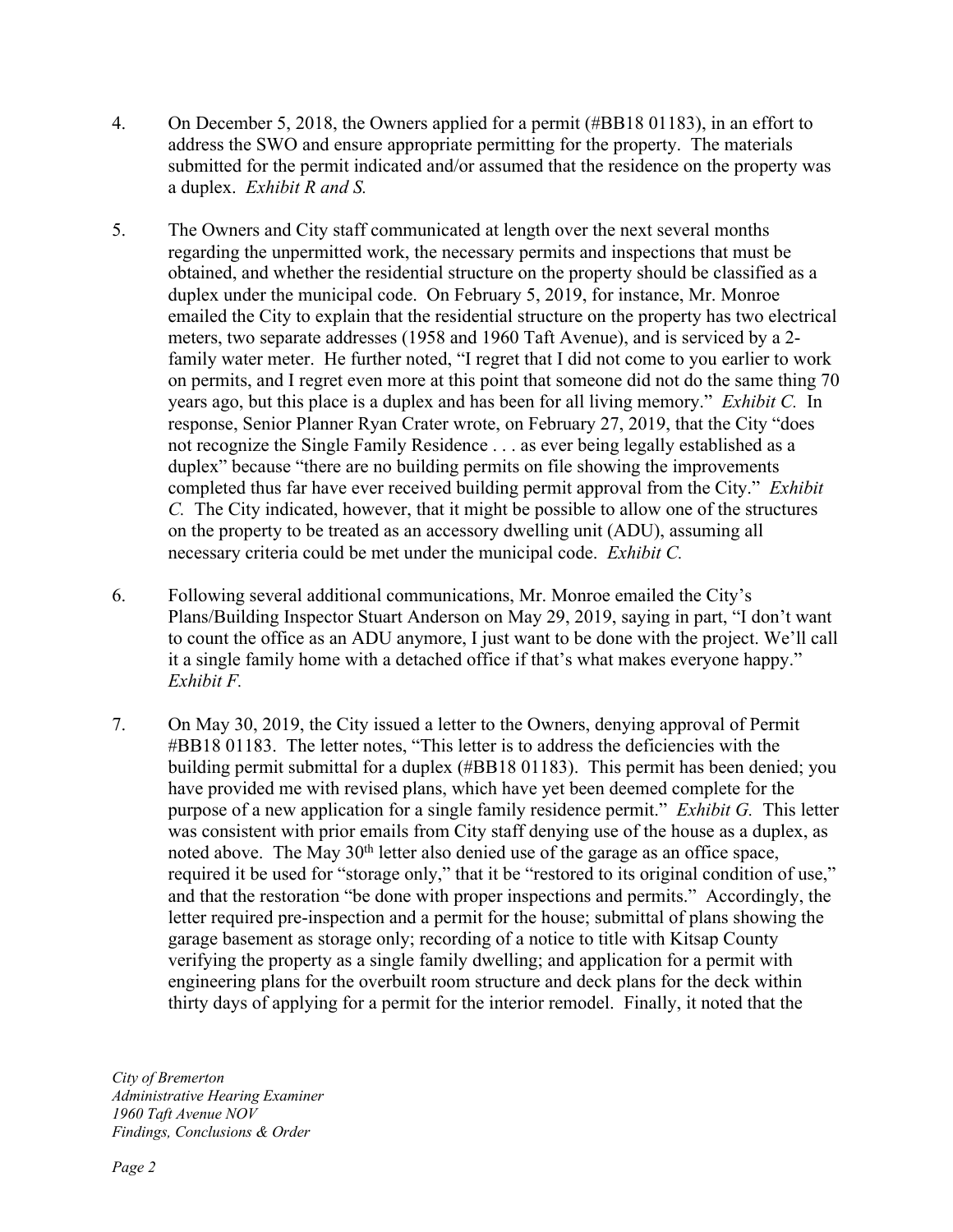"current stop work order will not be removed until you have remedied the issues laid out in this letter." *Exhibit G.*

- 8. Further emails were exchanged between Mr. Monroe and Stuart Anderson between May 30, 2019, and June 4, 2019, concerning the status of the property and the work required by the City. Then, on June 6, 2019, the Owners applied for Permit # BB19 00508 (hereinafter "Permit"), which stated that it involved "REMODEL SINGLE FAMILY HOUSE (DECKS AND OVER BUILD ROOM EXCLUDED.". *Exhibit S.* The Owners included a detailed scope of work with the permit materials, on which City staff noted that the deck and overbuilt room would be addressed under a separate permit. *Exhibit S*.
- 9. The City approved the Permit. Pursuant to the Permit, approval of the City and a final inspection were required prior to use or occupancy of the house and garage. In addition, the garage basement was to be returned to a storage-only use. The Permit stated that it would expire on December 11, 2019. *Exhibit S.*
- 10. The Owners did not obtain approval of the City or a final inspection of the home or garage basement prior to allowing the residential structures to be used and occupied, as required in the Permit. Photos from January 2020, for instance, show curtains and décor in the house basement, a running laundry machine, curtains in the garage basement, multiple vehicles in front of the house, and "Unit #A" and "Unit #B" signs and mailboxes for the house. In addition, the Owners did not apply for a permit related to the deck and overbuilt room, as was detailed as necessary in the issued Permit (and through discussions with Mr. Monroe and Mr. Anderson). *Exhibits K, P, X, & Z; Testimony of Stuart Anderson and Janet Lunceford.*

# *Notice of Violation*

- 11. The City issued a Notice of Violation (NOV) on January 2, 2020. The NOV stated: "Construction work performed without permits [and] occupancy without an approved final inspection are violations of sections R105.1 and R109.1 of the 2015 International Residential Code as adopted by Chapter 17.04 of the Bremerton Municipal Code." *Exhibit K.* The NOV required, as corrective action, that the Owners "[s]ubmit plans and apply for permit for the deck repairs and structure built over the deck; [and] obtain an approved final inspection of work permitted under permit #BB19 0050 [sic]." *Exhibit K.*
- 12. The Owners were provided the NOV via certified and first class mail; by posting on the property on January 3, 2020; and were given the opportunity to correct the violations by January 16, 2020, or appear at a hearing on January 27, 2020. By agreement of the parties, the hearing was continued, then commenced on February 24, 2020. *Exhibits K, L, M, and N.*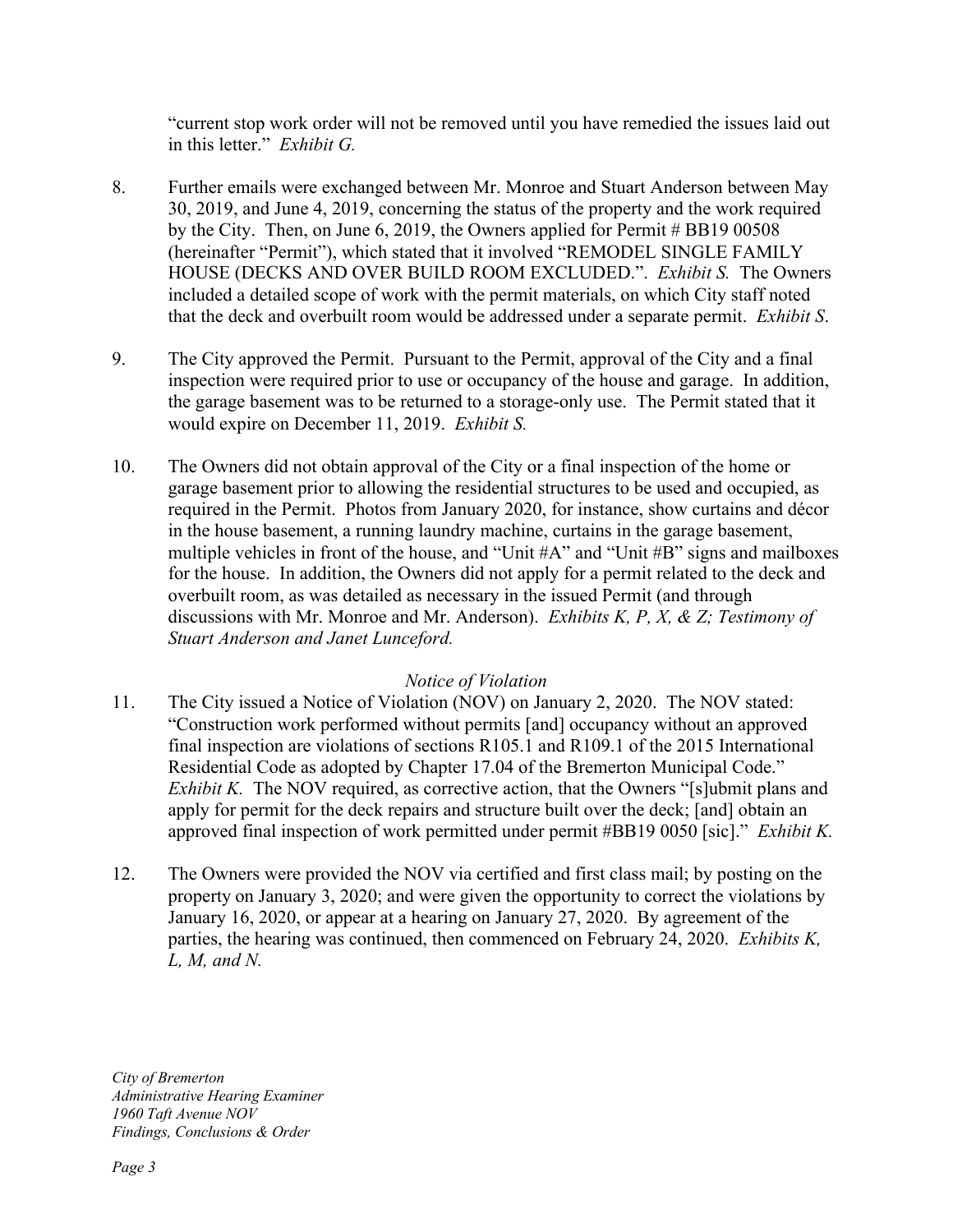- 13. At the initial hearing date, Code Enforcement Officer Janet Lunceford and Building Official Stuart Anderson detailed the history of the property and the reasons the City determined it was necessary to issue an NOV to the Owners. Both stressed the importance of appropriate inspections occurring prior to occupancy of the residential structures on the property. *Testimony of Ms. Lunceford; Testimony of Mr. Anderson.*
- 14. The City was represented at the hearing by Attorney Amanda Harvey. She argued that the NOV relates to two different matters: (1) the Owners' failure to submit necessary plans related to the deck on the property and (2) the Owners' failure to comply with the requirements of Permit #BB19 00508 related to the other parts of the remodel. Ms. Harvey acknowledged, however, that the NOV itself did not list the correct permit number. *Argument of Ms. Harvey.*
- 15. The owners were represented at the hearing by Attorney Kylie Purves. Ms. Purves argued that the NOV was unclear and/or ambiguous as to what the alleged violations related to (including which permit). She also stressed that, while the City included significant information about the permit that the City previously denied (Permit ##BB18) 01183), the record before the Hearing Examiner did not include Permit #BB19 00508 itself, making it difficult for the Hearing Examiner to determine whether the Owners had, in fact, violated requirements of Permit #BB19 00508. *Argument of Ms. Purves.*
- 16. In light of the lack of necessary information in the record to make an informed decision, the Hearing Examiner ruled that the hearing would be continued until the next available hearing date. The COVID-19 pandemic struck shortly thereafter and, on May 25, 2020, the parties continued the hearing using remote meeting technology. *Oral Ruling of the Hearing Examiner.*
- 17. At the continued hearing, the Hearing Examiner admitted several additional exhibits into the record, including Permit #BB19 00508 (Exhibit S), and inspection information related to the work that occurred on the deck (Exhibit Y). Mr. Anderson testified that he had not visited the property since early January but stressed that, to protect the health and safety of anyone living on the property, appropriate inspections must be performed, including a fire inspection. He stressed that, in his view, it is not safe for multiple parties to be living on the property without appropriate inspections. *Testimony of Mr. Anderson.*
- 18. Attorney Harvey again represented the City and argued that, while the City is not seeking fines related to the property, it wants compliance with the terms of the initial (now expired) Permit and assurances that the property would not be occupied prior to final inspection. *Argument of Ms. Harvey.*
- 19. Attorney Purves again represented the Owners and proposed that the parties prepare a voluntary compliance agreement to address the outstanding issues on the property and the best way forward. Ms. Purves acknowledged that the only way forward for the Owners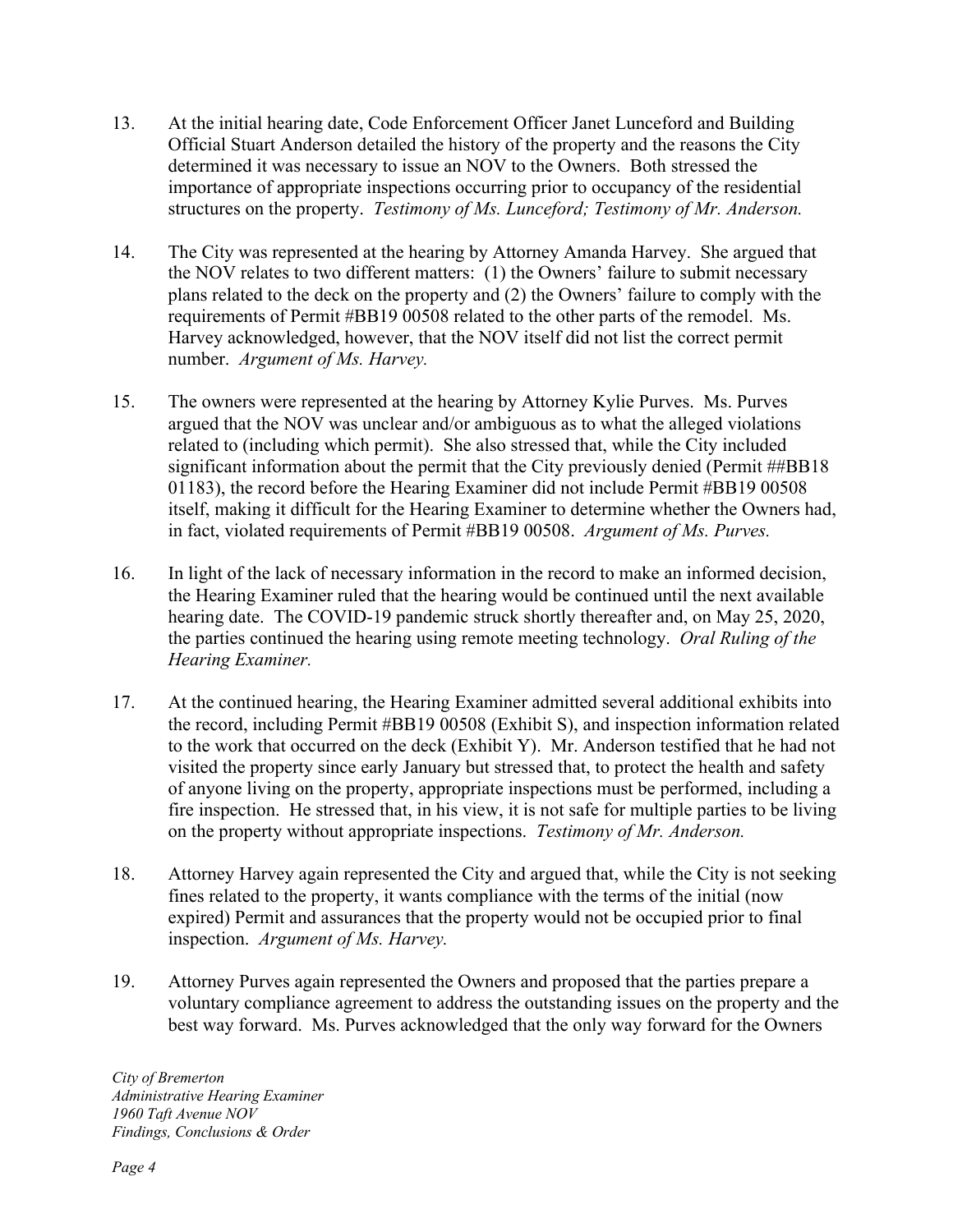would be to obtain new permits and that a timeline for this could be addressed in the compliance agreement. *Argument of Ms. Purves.*

- 20. The Hearing Examiner ruled that the parties should attempt to prepare a voluntary correction agreement, consistent with Bremerton Municipal Code (BMC) 1.04.030, and submit it advance of the next regularly scheduled hearing on June 22, 2020. On May 29, 2020, the Hearing Examiner issued a written order memorializing this ruling. The written order further noted that, if the parties could not agree upon the terms of a correction agreement, the Hearing Examiner would be willing to preside over a settlement conference, as allowed by Rule 3.7.1.B.6 of the Hearing Examiner's Rules of Procedure. *Oral Ruling of the Hearing Examiner; Order of the Administrative Hearing Examiner, dated May 29, 2020.*
- 21. The parties failed to reach agreement and the matter recommenced on June 22, 2020, for a third time. Attorney Harvey again represented the City. She stressed that, on June 15, 2020, the City sent a proposed correction agreement to the Owners and, in response, received a call from Attorney Purves asking for a settlement conference. The City, however, is not interested in a settlement conference. Ms. Harvey submitted additional exhibits for the records (photographs showing the ongoing nature of the violations) and requested that the Hearing Examiner produce a decision on the NOV. She stated that the City is now seeking fines in light of the lack of cooperation on the part of the Owners. *Argument of Ms. Harvey.*
- 22. Attorney Purves again represented the Owners. She stressed that, ultimately, the Owners and the City do not agree about whether this property should be treated as a duplex and that the Owners were not represented by legal counsel when they earlier acquiesced to the City's position that the property could not be treated as a duplex. This matter is beyond the scope of the NOV hearing but needs to be addressed prior to the parties being able to move forward. *Argument of Ms. Purves.*
- 23. Mr. Monroe testified that he believes that good faith efforts have been made to work with the City to resolve the issues but there have been several complicating factors in timely achieving compliance, including the fact that they live out-of-state and the ongoing COVID-19 pandemic. Mr. Monroe explained that he understands the need for appropriate permits and inspections and wants to move forward but would like a chance to further resolve whether the existing residence is a duplex or not before doing so. *Testimony of Mr. Monroe.*
- 24. Tiffany Monroe testified that this process has been exceedingly stressful and that the City has essentially asked them to give up half the value of the property even though it was historically treated as a multi-family residence. *Testimony of Ms. Monroe.*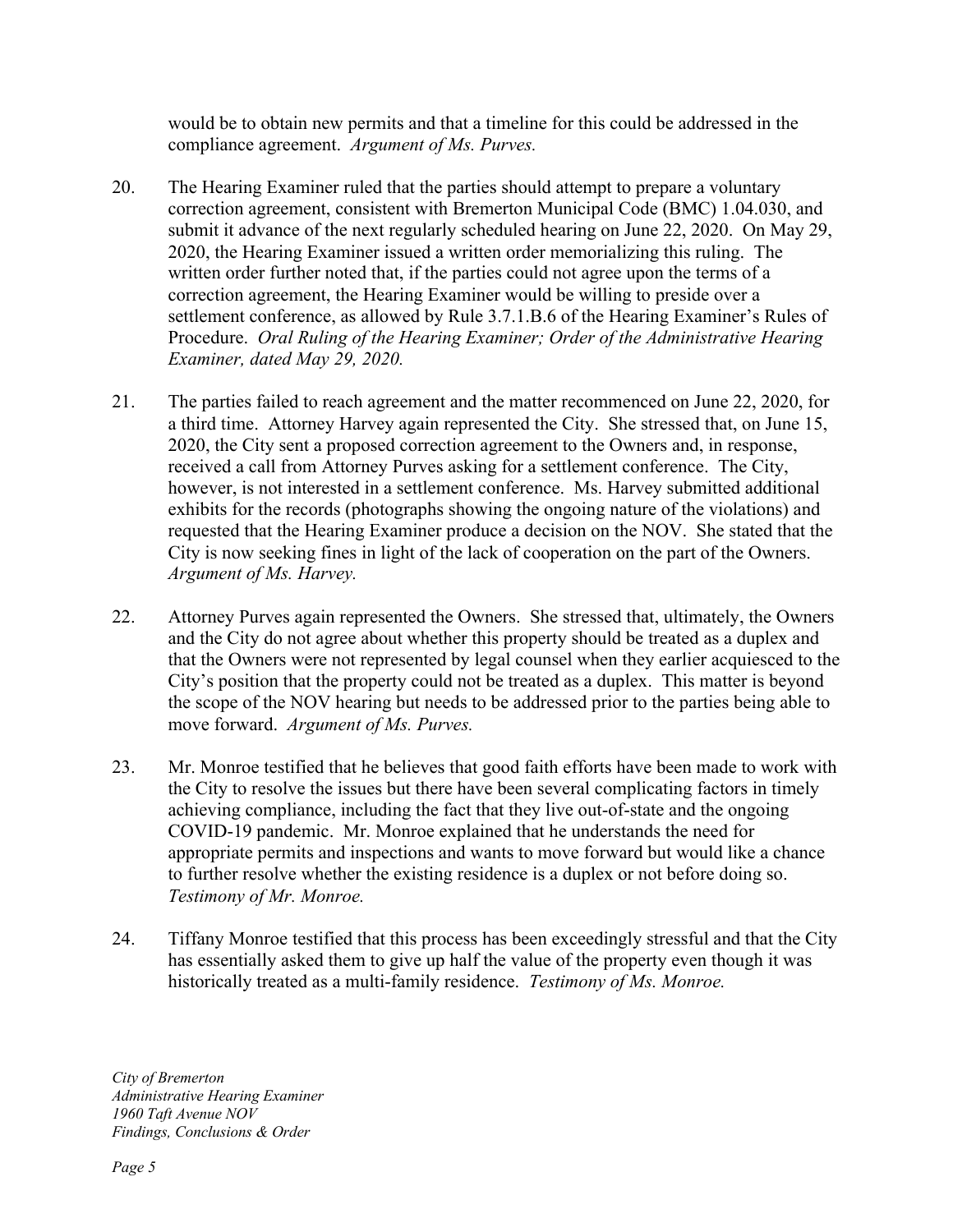- 25. Mr. Anderson testified that he feels the City "bent over backwards" to work with the Owners but, at some point, the Owners stopped cooperating and doing the necessary work to achieve compliance. City Planner Garrett Jackson also testified and stressed that the Permit (now expired) was for a single-family residence and that the City does not believe it will change its stance concerning how the property is characterized (i.e., whether it is a duplex). *Testimony of Mr. Anderson; Testimony of Mr. Jackson.*
- 26. At the conclusion of the hearing, the Hearing Examiner requested that Attorneys Harvey and Purves prepare proposed orders related to this matter by June 29, 2020. Both attorneys timely produced proposed orders and the record closed on June 29, 2020. *Oral Ruling of the Hearing Examiner; Proposed Order of the Administrative Hearing Examiner (prepared by Attorney Purves); Proposed Findings, Conclusions and Order of the Administrative Hearing Examiner (prepared by Attorney Harvey).*

### **CONCLUSIONS**

### Jurisdiction

The Administrative Hearing Examiner has jurisdiction over this matter and parties, pursuant to Chapter 1.04 of the Bremerton Municipal Code.

### Conclusions Based on Findings

- 1. The Owners have violated Chapter 17.04 BMC, by violating the Chapter's adopted 2015 International Residential Code section R105.1, by performing work on the garage basement, house basement, and deck without first obtaining required permits. *Findings 1 – 8, 11, 12, 13.*
- 2. The Owners have violated Chapter 17.04 BMC, by violating the Chapter's adopted 2015 International Residential Code section R109.1, by failing to obtain necessary inspections and approval prior to allowing residential structures on the property to be occupied. *Findings 1 – 8, 11, 12, 13.*
- 3. The Owners received notice of the violations and attended the hearing thereon with their attorney, with full opportunity to be heard on the Violations. *Findings 11 – 26.*
- 4. The parties continue to dispute whether the property may be permitted as something other than a single-family residence. This issue, however, is beyond the scope of the Hearing Examiner's authority to address (i.e., is beyond the scope of the NOV at issue with the current permit). *Findings 21 – 26.*
- 5. The global pandemic associated with COVID-19 remains ongoing, further contemplating the potential for the parties to resolve their issues, inspections to occur, and compliance to be achieved. *Findings 1 – 26.*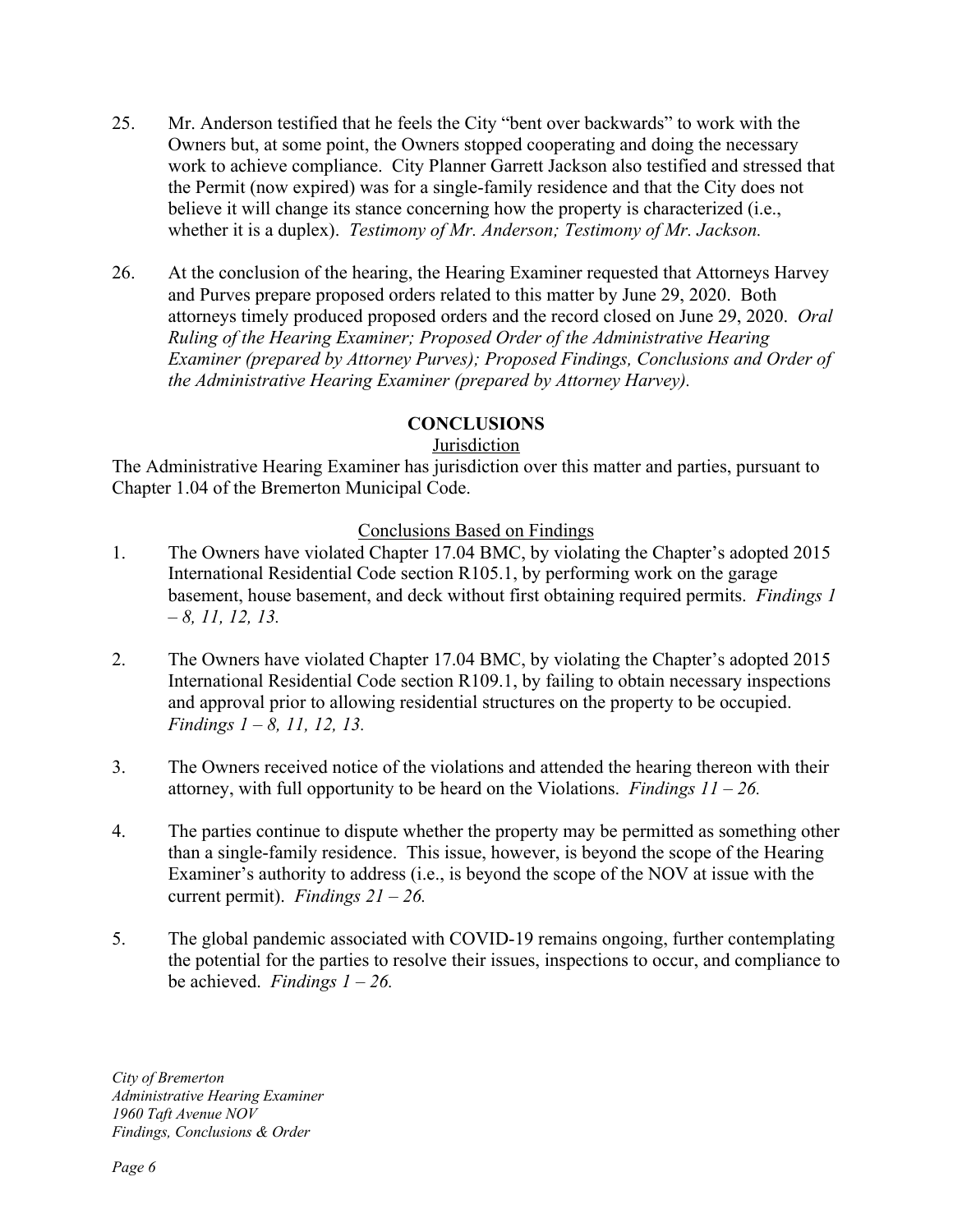#### **ORDER**

Based on the Findings and Conclusions above, the following Order is issued:

- 1. The Owners shall abate all violations of the 2015 International Residential Code section R105.1 and R109.1 as adopted by BMC Chapter 17.04 on the property located at 1960 Taft Avenue, Bremerton, Washington. Compliance shall be demonstrated by the Owners:
	- A. Applying for a permit covering the house basement, deck including the area under the overbuilt room, and the garage basement within thirty (30) days of this Order.
	- B. Obtaining an inspection by the City of the basement of the house, the deck including the area under the overbuilt room, and the basement of the garage within thirty (30) days of the issuance of the new permit.
- 2. The Owners shall remove any and all tenants by legal means from the basement of the house within sixty (60) days of this Order, or as soon thereafter as is legal under Washington law and any applicable Governor's Proclamations. The Owners shall be solely responsible for ascertaining the soonest possible date on which they may accomplish this and shall notify the City every thirty (30) days of their progress or legal inability to comply with this requirement. 1
- 3. The Owners shall provide all occupants of the property with a copy of this Order within 10 days of its issuance.
- 4. The Owners are hereby fined \$500 related to their failure to obtain required permits and inspections. The Owners shall be fined an additional \$100/day for failure to timely comply with Requirement 1.A of this Order. Accordingly, to avoid additional fines, the Owners must *apply* for a permit within 30 days of receiving this Order. In the event that additional litigation ensues following the Owners submitting a permit application, daily fines will not continue to accrue while such litigation is ongoing. Following any such litigation, however, a daily fine of \$100 may be imposed if a permit is issued and the Owners then fail to comply with Requirement 1.B of this Order, related to obtaining final inspection of the work on the property within 30 days of any such permit being issued.

<sup>&</sup>lt;sup>1</sup> The Hearing Examiner recognizes that there is apparent conflict between Requirements 1 and 2 of this Order. There is not: Requirement 1 relates to the need for the permit process to be reinitiated in an expedited manner, given the likelihood that any dispute over the characterization of the property would be addressed through the Owners' efforts to obtain a new permit associated with the entire property; Requirement 2 is independent of any such dispute (which, theoretically, could involve lengthy litigation) and addresses Mr. Anderson's ongoing concerns about the safety of using the property for multi-family residential housing. Put another way, the Hearing Examiner intends, through Requirement 2, that the Owners remove all tenants from the basement of the property as quickly as is possible (and legal), given the current circumstances, and this requirement is not related to, or contingent upon, whatever occurs with the Owners' efforts to obtain necessary permits (or recharacterization of the property as a duplex) under Requirement 1.